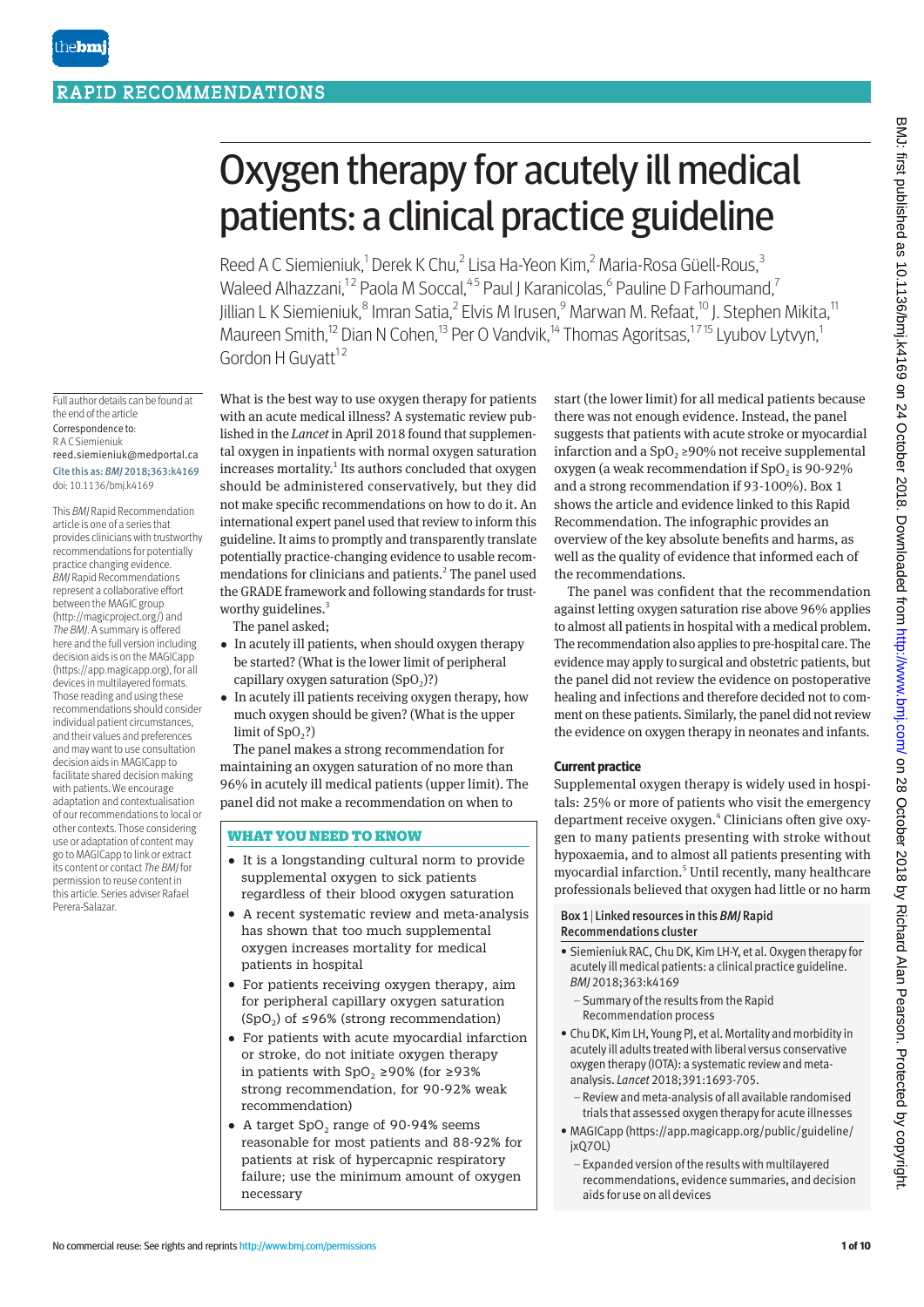# RAPID RECOMMENDATIONS

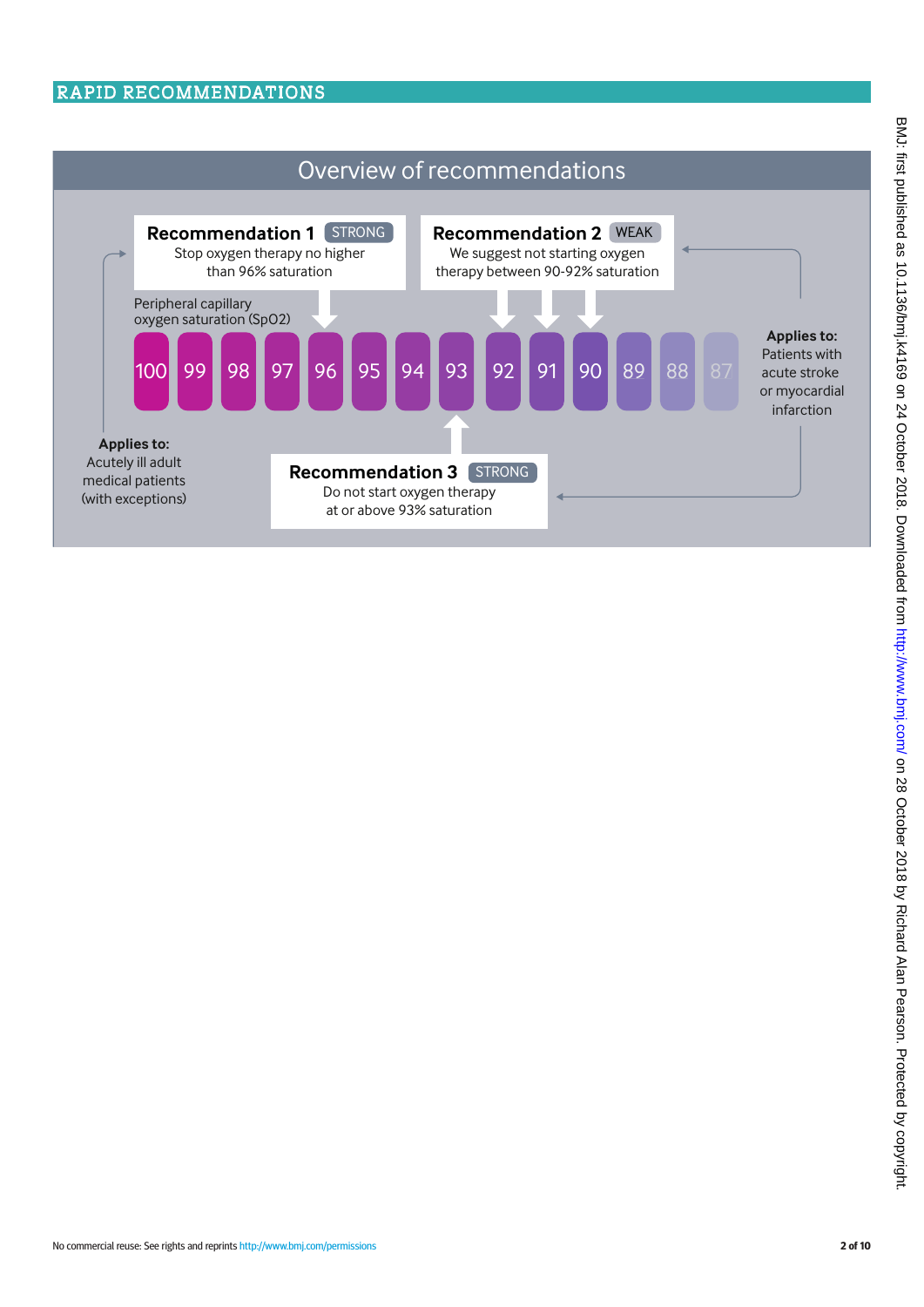

See an interactive version<br>of this graphic online<br> the**bmj**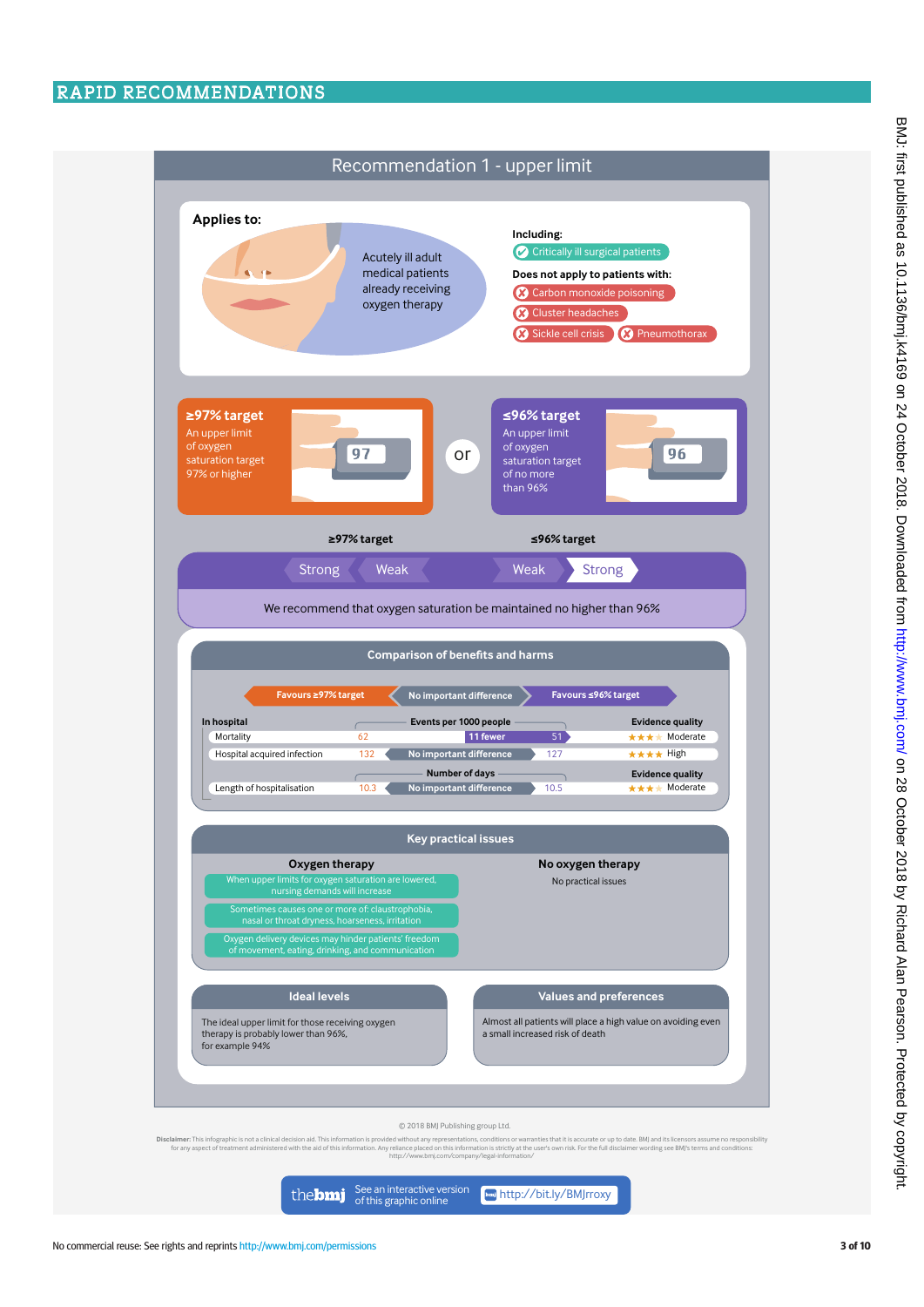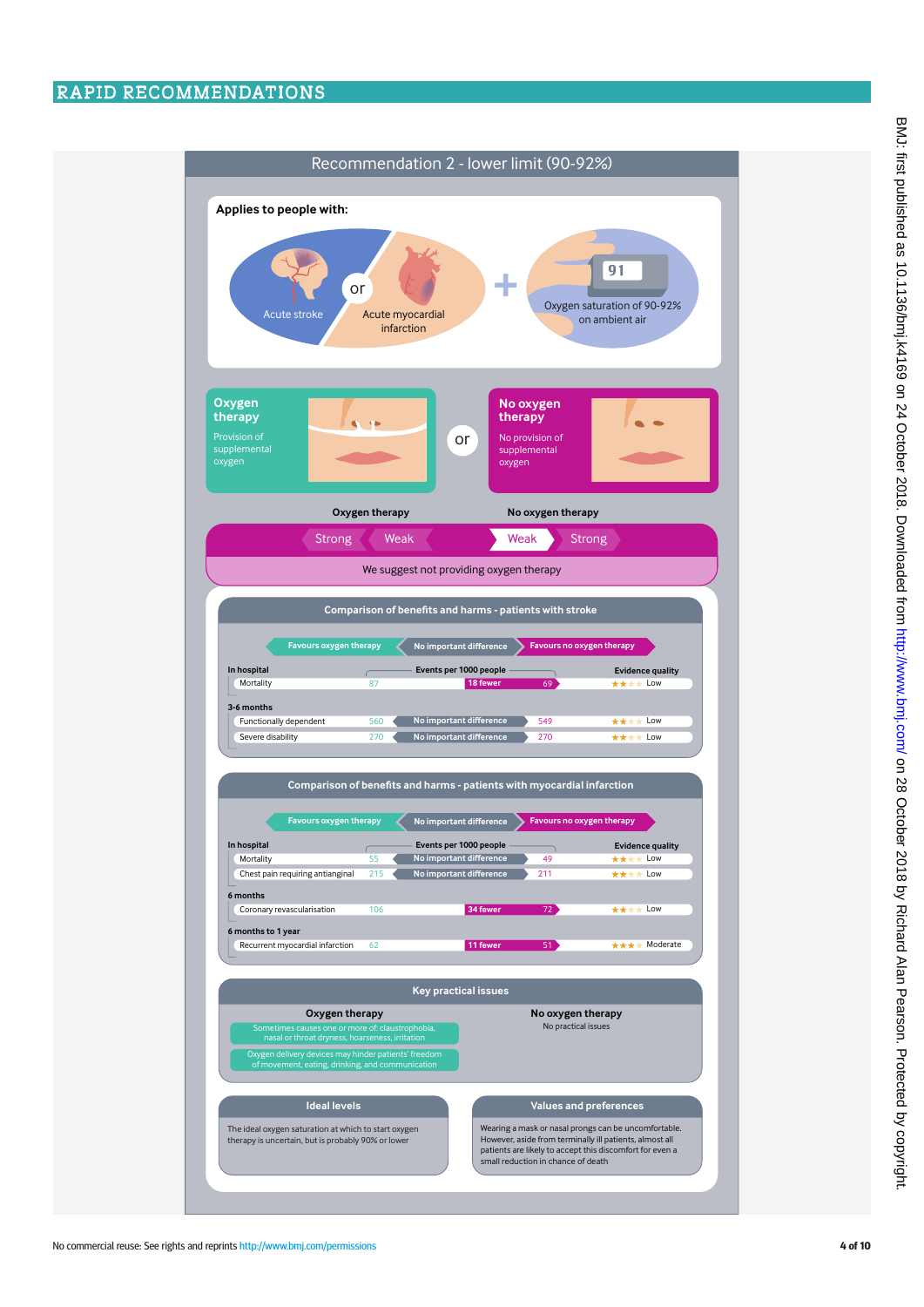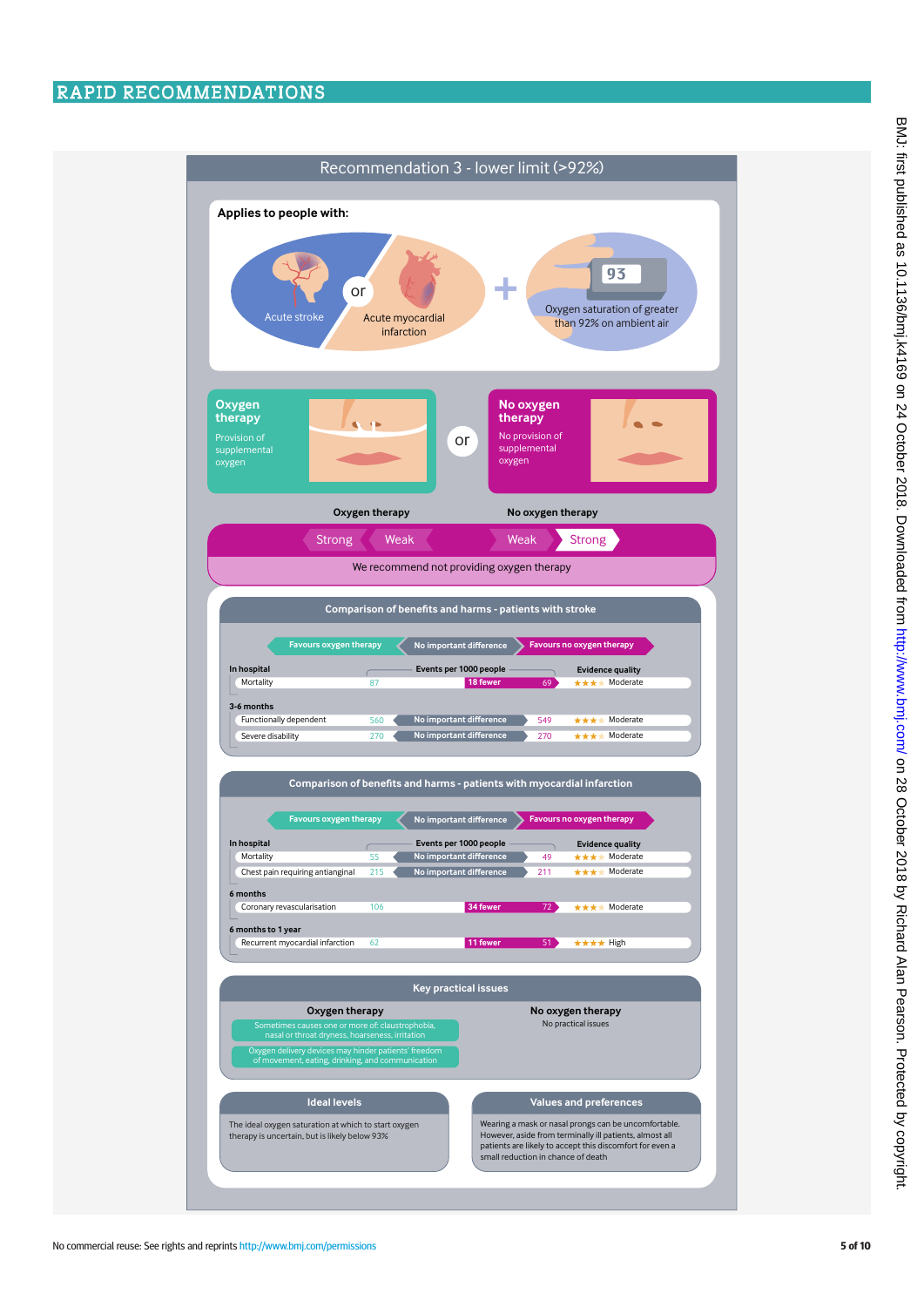#### Table 1|Current guidance on supplemental oxygen therapy

|                            |                                            | Recommendations                                                                                                          |                                                             |
|----------------------------|--------------------------------------------|--------------------------------------------------------------------------------------------------------------------------|-------------------------------------------------------------|
| Organisation               | Condition                                  | Lower limit                                                                                                              | Upper limit                                                 |
| AARC, 2002 <sup>8</sup>    | All patients in acute care facility        | Provide oxygen if SaO, <90%                                                                                              | No upper limit                                              |
| AHA/ASA, 2018 <sup>9</sup> | Ischaemic stroke                           | Provide oxygen to maintain SaO <sub>2</sub> >94%                                                                         | No upper limit                                              |
| EAN. 2018 <sup>10</sup>    | Ischaemic stroke                           | Provide oxygen to maintain normoxia in patients with $SaO_2$ , (95%. Routine use of $O_2$ is not<br>recommended          | None mentioned                                              |
| AHA, 2013 <sup>11</sup>    | Myocardial infarction with ST elevation    | Provide oxygen in patients with SaO <sub>2</sub> <90%, heart failure, or dyspnoea                                        | No upper limit                                              |
| ESC, $2017^{12}$           | Myocardial infarction with ST elevation    | Provide oxygen in patients with hypoxaemia (SaO, <90% or PaO, <60 mm Hg). Routine oxygen<br>not recommended if SaO, ≥90% | No upper limit                                              |
| ESC, 2015 <sup>13</sup>    | Myocardial infarction without ST elevation | Provide oxygen blood oxygen saturation <90% or respiratory distress.                                                     | No upper limit                                              |
| BTS, 2017 <sup>14</sup>    | Acute medical conditions                   | Provide oxygen if SaO <sub>2</sub> <94% for most acutely ill patients; <88% for patients with hypercapnia                | 98% for most patients, 92% for<br>patients with hypercapnia |
| TSANZ <sup>15</sup>        | Acute medical conditions                   | Provide oxygen if SpO2 <92%                                                                                              | 96% for most patients                                       |

AARC=American Association for Respiratory Care; AHA=American Heart Association; ASA=American Stroke Association; EAN=European Academy of Neurology; ESC=European Society of Cardiology; BTS=British Thoracic Society; TSANZ=Thoracic Society of Australia and New Zealand.

SaO<sub>2</sub>=oxygen saturation; PaO<sub>2</sub>=partial pressure of oxygen; SpO<sub>2</sub>=peripheral capillary oxygen saturation

for acutely ill adults. In addition to mortality, other difficulties caused by oxygen can include nasal or throat irritation and hampered mobility. Doctors first used oxygen for medical purposes in the 19th century,<sup>6</sup> and its use became routine in the early 20th century.<sup>7</sup> Modern guidelines vary in their advice on when to give oxygen for acute medical conditions and how much to give (see table 1).

#### HOW THIS RECOMMENDATION WAS CREATED

Our international panel included methodologists, a respiratory therapist/technician, a nurse, patient partners who have been hospitalised for an acute medical condition, pulmonologists, intensivists, internists, an anaesthesiologist, a cardiologist, emergency physicians, and a surgeon (see appendix 1 on bmj.com for details of panel members). They decided on the scope of the recommendation and the outcomes most important to patients. The panel identified three key patient-important outcomes: mortality, hospital acquired infections, and length of hospitalisation. For two specific populations for which there was substantial randomised evidence available, the panel noted additional key outcomes: for patients with stroke, disability; and for patients with acute myocardial infarction, recurrent myocardial infarction, revascularisation, and chest pain.

The panel met to discuss the evidence and formulate a recommendation. No member had financial conflicts of interest; intellectual and professional conflicts were minimised and are transparently described (appendix 2 on bmj.com). The panel followed the *BMJ* Rapid Recommendations procedures for creating a trustworthy recommendation,<sup>2</sup> including using the GRADE approach to critically appraise the evidence and create recommendations (appendix 3 on bmj.com).<sup>3</sup> The panel considered the benefits, as well as any harms and burdens, of oxygen therapy, the certainty (quality) of the evidence for each outcome, typical and expected variations in patient values and preferences, acceptability, and feasibility.<sup>22</sup> Within the GRADE framework, recommendations can be either strong or weak (also known as conditional), and for or against a specific course of action. $^{23}$ 

The panel considered several key practical issues: psychological comfort from oxygen, discomfort (such as nasal irritation), and feasibility (such as impact on nursing resources). The panel was interested in knowing whether the impacts of oxygen were different in different medical conditions or study populations.

*When to start oxygen*—Peripheral capillary oxygen saturation  $(SpO<sub>2</sub>)$  thresholds typically trigger the use of oxygen treatment. Thresholds range from  $SpO_2$  <90% to <95% in guidelines. Recommendations for starting oxygen in specific groups vary: patients with stroke with  $SpO_2$  <95%,<sup>9</sup> and, regardless of  $SpO<sub>2</sub>$  those experiencing an acute myocardial infarction who feel breathless, are offered oxygen.<sup>11</sup>

*When to stop oxygen*—Many guidelines do not say how much is too much. Healthcare workers may respond to this advice by keeping a buffer between a patient's  $SpO<sub>2</sub>$ and the lower limit (for example, by keeping the  $SpO<sub>2</sub>$ close to 100%). Some guidelines advocate targeting a SpO<sub>2</sub> range. Proposed limits range from 98% for most patients, to an upper limit of 92% for patients with risk of hypercapnic respiratory failure, such as patients with chronic obstructive pulmonary disease.<sup>15</sup>

#### **The evidence**

A recent systematic review and meta-analysis of randomised controlled trials of acutely ill adults quantified whether inpatients were at greater risk of death with liberal or conservative oxygen therapy.<sup>1</sup> Patients randomised to liberal oxygen therapy were more likely to die (risk ratio 1.21 (95% confidence interval 1.03 to 1.43)). The increase in mortality was highest in the trials with the greatest increase in  $SpO<sub>2</sub>$ ; this suggests a dose-response relation and strengthens the inference that excessive oxygen is a cause of death. The review included 25 randomised controlled trials. Figure 2 outlines key study and participant characteristics. This shows that the results apply to a wide variety of patient groups.

#### Upper limit of oxygen therapy

The panel had moderate certainty that oxygen increases mortality when the  $SpO<sub>2</sub>$  is above 96%. Providing supplemental oxygen above a  $SpO<sub>2</sub>$  of 96% probably increases mortality by around 1%. There is probably no difference in length of hospitalisation or risk of hospital acquired infections. Average (median)  $SpO$ , was 96% in participants randomised to none or limited oxygen therapy. The evidence was rated down from high to moderate certainty for indirectness (uncertain applicability) because the trials used varying  $SpO<sub>2</sub>$  thresholds, leaving some uncertainty regarding the value above which mortality increases.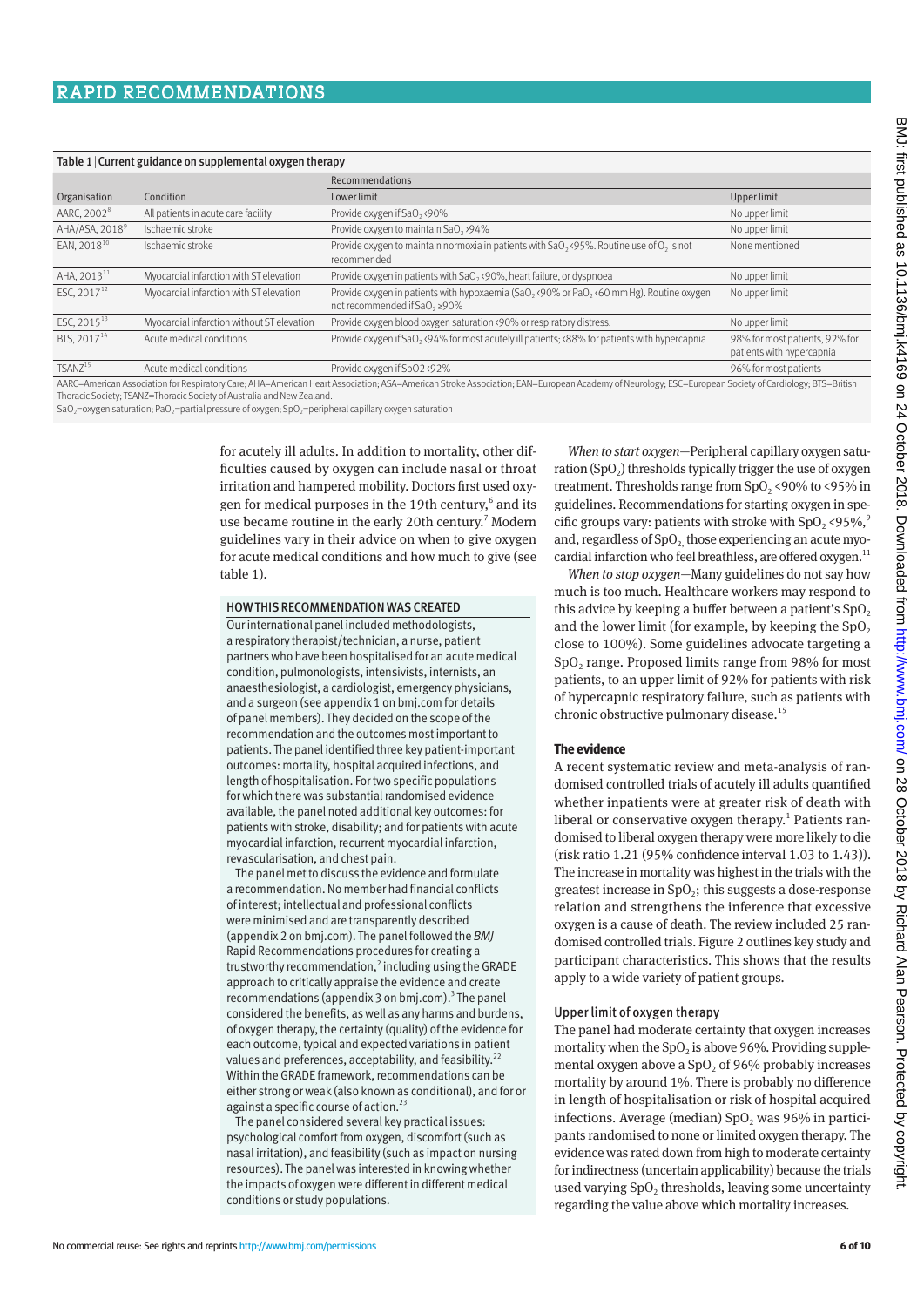

Fig 2| Characteristics of patients and trials included in systematic review of the use of oxygen therapy in acutely ill adults

#### Lower limit of oxygen therapy

The evidence regarding the lower limit comes from the patients who were included in the clinical trials with baseline  $SpO<sub>2</sub>$  over 90%. The evidence in patients with initially higher  $SpO<sub>2</sub>(>92%)$  is more certain because most patients in the trials had a baseline  $SpO<sub>2</sub>$  above 92%. For example, in the largest of eight trials of patients with stroke only 240 patients (3.1% of 7677 participants) had an initial SpO<sub>2</sub> of 90-93.9%.<sup>16</sup> For myocardial infarction, six trials enrolled 7898 patients: in the largest trial, 1062 patients (16.0%) had an initial SpO<sub>2</sub> ≤94%.<sup>17</sup> For all outcomes, the panel rated down the quality of the evidence for indirectness (uncertain applicability) in patients with a  $SpO<sub>2</sub>$  of 90-92%. Because trials informing the lower limit of when to start oxygen were restricted to patients with stroke and myocardial infarction, whether the evidence applies to patients without these conditions is uncertain.

The confidence intervals around the absolute effects in both stroke and myocardial infarction demonstrate that administering supplemental oxygen in patients

with these conditions is unlikely to result in an important reduction in mortality. For stroke, supplemental oxygen probably does not reduce disability. In patients with acute myocardial infarction, supplemental oxygen probably does not reduce chest pain, recurrent myocardial infarction, or the need for a coronary revascularisation intervention.

#### **Understanding the recommendations**

The infographic summarises the benefits and harms of oxygen therapy.

#### Scope of recommendations

Our recommendations apply to critically ill or surgical patients with sepsis. They also apply to patients who are en route to hospital in an ambulance and to those who are hospitalised.

We did not consider patients with uncomplicated surgery. There is a separate body of evidence, mostly in the elective surgical setting.<sup>18</sup> There is an unresolved debate about whether supplemental oxygen reduces the risk of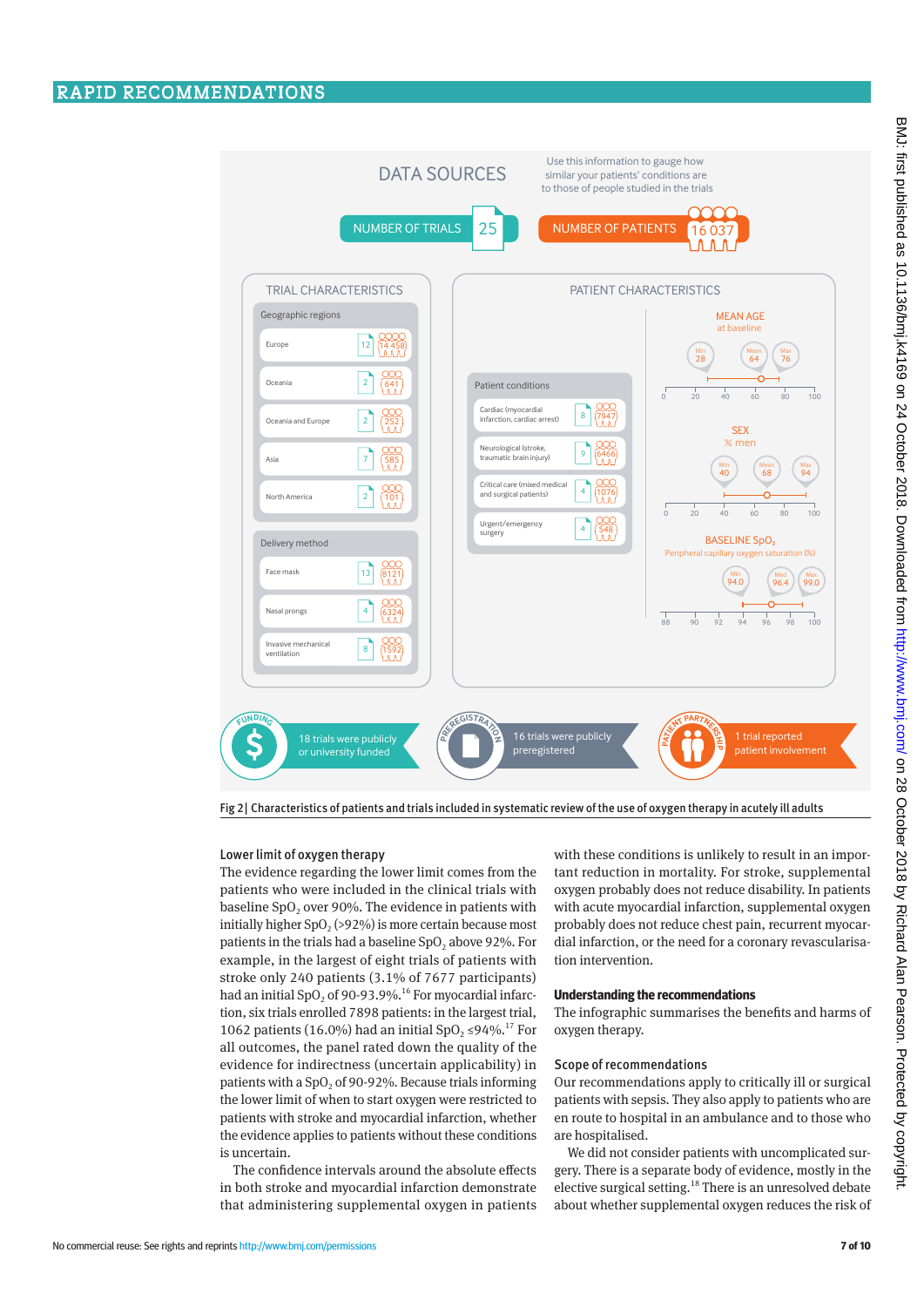# PRACTICAL ISSUES

|                                | <b>Oxygen therapy</b>                                                                                                                                                                                                |
|--------------------------------|----------------------------------------------------------------------------------------------------------------------------------------------------------------------------------------------------------------------|
| $\epsilon$                     | An attached oxygen delivery device may hinder a patient's freedom of movement, potentially being                                                                                                                     |
| RECOVERY &                     | a barrier to interaction with care givers and healthcare providers, and increasing the risk of delirium                                                                                                              |
| ΑΓΑΡΤΑΤΙΟΝ                     | and falls                                                                                                                                                                                                            |
| COORDINATION                   | The oxygen delivery device must routinely be monitored to ensure it is in the right position and                                                                                                                     |
| OF CARE                        | tolerated well by the patient                                                                                                                                                                                        |
| ADVERSE EFFECTS.               | The delivery of supplemental oxygen can be irritating and lead to adverse outcomes such as                                                                                                                           |
| <b>INTERACTIONS &amp;</b>      | epistaxis (nasal cannulae), claustrophobia (face mask), pharyngitis, odynophagia, and tracheal                                                                                                                       |
| <b>ANTIDOTE</b>                | stenosis (endotracheal tube)                                                                                                                                                                                         |
| <b>EMOTIONAL</b><br>WELL-BEING | Oxygen therapy might provide comfort for some people or their families                                                                                                                                               |
| COSTS &<br><b>ACCESS</b>       | Routinely providing supplemental oxygen to non-hypoxaemic patients would lead to a routine cost<br>of supplying oxygen gas, humidification, and delivery devices (nasal cannulae, face masks,<br>endotracheal tubes) |

#### Fig 3| Practical issues about use of oxygen therapy for patients

surgical site infections. Our recommendations may not apply to young children (particularly neonates). There is a separate body of evidence and considerations such as necrotising enterocolitis and retinopathy of prematurity.<sup>19</sup>

#### Upper limit of oxygen therapy

- •  The panel makes a strong recommendation that, if supplemental oxygen is administered, clinicians ensure a maximum  $SpO<sub>2</sub>$  of 96%
	- This is because saturation above this level likely causes a small but important increased risk of death without plausible benefit. It is probable that the optimal upper  $SpO<sub>2</sub>$  limit is lower than 96%, but exactly how much lower is unknown. Patients randomised to more liberal oxygen therapy typically achieved a  $SpO<sub>2</sub> >96$ %. The data from the trials provide only limited support for any particular upper threshold, including the 96% chosen by the panel.

#### Lower limit of oxygen therapy

• For patients with myocardial infarction or stroke, the panel makes a strong recommendation against initiating supplemental oxygen when the initial  $SpO<sub>2</sub>$ is >92%

- In patients with myocardial infarction or stroke, there are probably no benefits to initiating oxygen therapy when  $SpO<sub>2</sub>$  is >92%, and it may cause harm.
- •  The panel makes a weak recommendation against initiating oxygen in these patients with a  $SpO<sub>2</sub>$  of 90-92%
	- There may not be any benefits for patients with this lower  $SpO<sub>2</sub>(90-92%)$ . Fewer patients with this  $SpO<sub>2</sub>$  range at baseline were included in the trials, so the panel had less certainty in the results. There is no evidence of benefit from supplemental oxygen initiated in patients with myocardial infarction and stroke whose  $SpO<sub>2</sub>$  is ≥90%, but there exists at least a modest risk of harm.

The panel did not issue recommendations for all patients or for other conditions because there were too few participants in the clinical trials who had a baseline  $SpO<sub>2</sub> < 95%$ .

#### Values and preferences

The panel believes that almost all patients would value avoiding even a small increased risk of death with supplemental oxygen. Although the panel viewed nasal and throat irritation and a decrease in mobility from oxygen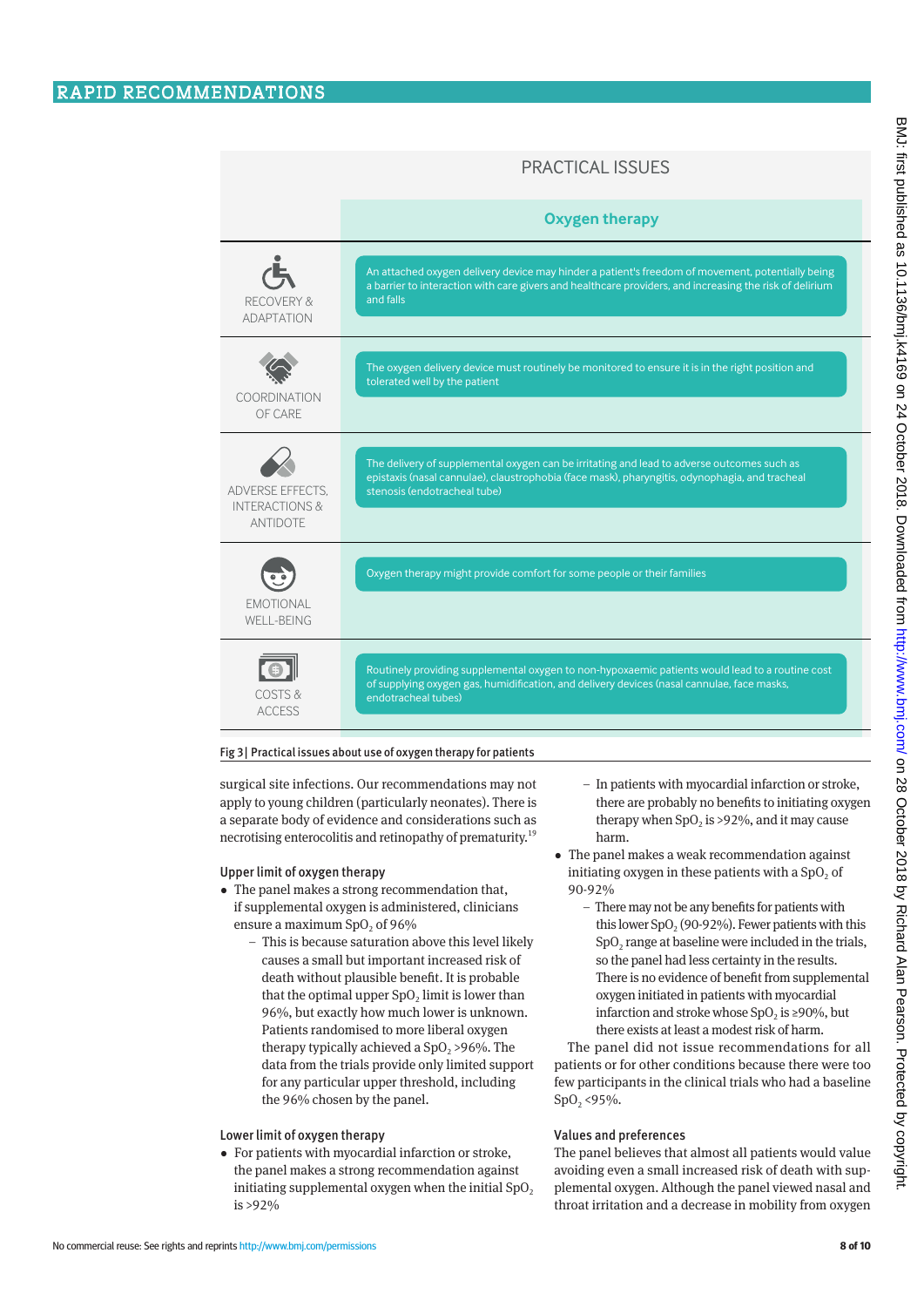#### Box 2| Examples of conditions that might benefit from higher or lower oxygen saturation thresholds

### Lower target (such as SpO<sub>2</sub> 88-92%)

- Patients at risk of hypercapnic respiratory failure, for example:
	- Chronic obstructive pulmonary disease
	- –Obesity hypoventilation
	- –Neuromuscular respiratory diseases
	- –Obstructive sleep apnoea
- –Decreased central respiratory drive (such as sedative overdose, stroke, encephalitis)

# Higher target (such as  $SpO<sub>2</sub>$  approaching 100%)

- Carbon monoxide poisoning
- Cluster headaches
- Sickle cell crisis
- Pneumothorax

## Table 2|New evidence which has emerged after initial publication

|                                                |                       |  |                 | Implications for  |
|------------------------------------------------|-----------------------|--|-----------------|-------------------|
| Date                                           | New evidence Citation |  | <b>Findings</b> | recommendation(s) |
| There are currently no updates to the article. |                       |  |                 |                   |

therapy as unimportant, they felt that most patients would not choose to endure even a minor inconvenience if there is probably no benefit.

# Practical considerations

Figure 3 outlines the key practical issues about the use of oxygen therapy for patients.

A target  $SpO<sub>2</sub>$  range of 90-94% seems wide enough to allow for normal fluctuation, and is likely low enough to avoid harm.

Upper thresholds for  $SpO<sub>2</sub>$  in patients at risk of hypercapnic respiratory failure should be lower than for other patients (see box 2 for some common examples). Excessive oxygen could increase the risk of needing mechanical ventilation in these patients. Other existing evidence supports a target SpO<sub>2</sub> of about 88-92% in such patients.<sup>20</sup> Box 2 also shows a small number of acute illnesses with specific evidence to support more oxygen.

# Shared decision making

The patient panellists said that oxygen therapy is often given to patients with insufficient discussion and explanation. Clearer information may reduce anxiety and improve patient satisfaction in patients where oxygen is needed.

# Costs and resources

Patients are unlikely to view the modest cost of oxygen as excessive, particularly in settings where they do not directly pay for their care.

A target  $SpO<sub>2</sub>$  range (rather than a lower limit without an upper limit) will need closer monitoring by the healthcare team. Our recommendations do not consider healthcare payer considerations. We suggest a target  $SpO<sub>2</sub>$  range that is sufficiently wide that it does not require excessive attention (such as  $90-94\%$ ). Some patients will have wider SpO, fluctuations and may therefore require a wider target range; these patients may also benefit from closer monitoring.

## HOW PATIENTS WERE INVOLVED IN THE CREATION OF THIS ARTICLE

Three people with lived experience of acute medical conditions requiring hospitalisation were members of the panel. They identified and rated outcomes, and helped lead the discussion on values and preferences in a videoconference and email discussions before the full panel meetings. They noted that patients are often underinformed about the reason for and implications of supplemental oxygen therapy.

# EDUCATION IN PRACTICE

- How do you use supplemental oxygen in medical patients?
- Based on this article, how do you think your practice might change? Is there anything that you would say to your patient or do differently?
- How might you share this information with your organisation or review local policies on oxygen targets?

# Future research

There were no robust data comparing supplemental oxygen to no oxygen in patients with a  $SpO<sub>2</sub>$  <90%, so the impact of oxygen therapy in such patients is uncertain.

Addressing the following gaps in our knowledge may inform decision makers and future guideline recommendations:

- •  Does supplemental oxygen provide benefit to patients experiencing a stroke or myocardial infarction with a  $SpO<sub>2</sub>$  <92% (such as 85-92%)?
- Is supplemental oxygen harmful in patients with medical conditions other than stroke or myocardial infarction with a  $SpO, 85-94%$ ?

#### Possible mechanisms

The reasons why excessive supplemental oxygen increases mortality are uncertain. Excessive oxygen can lead to reduced cardiac output, vasoconstriction, inflammation, and oxidative stress.<sup>21</sup> In addition, excessive oxygen might lead to falsely reassuring SpO<sub>2</sub> values and make it difficult to recognise when a patient's condition worsens.

#### **Updates to this article**

Table 2 shows evidence that has emerged since the publication of this article. As new evidence is published, a group will assess the new evidence and make a judgment on to what extent it is expected to alter the recommendation.

Contributors: All panel members participated in the teleconferences or email discussions and met all authorship criteria.

Competing interests: All authors have completed the *BMJ* Rapid Recommendations interests disclosure form, and a detailed description of all disclosures is reported in appendix 2 on bmj.com. As with all *BMJ* Rapid Recommendations, the executive team and *The BMJ* judged that no panel member had any financial conflict of interest. Professional and academic interests are minimised as much as possible, while maintaining necessary expertise on the panel to make fully informed decisions. DK Chu, LH-Y Kim, and W Alhazzani co-authored the systematic review that formed the evidence base for this guideline. RAC Siemieniuk, T Agoritsas, PO Vandvik, L Lytvyn, and GH Guyatt are members of the GRADE Working Group: *BMJ* Rapid Recommendations adheres to GRADE methods.

Funding: This guideline was not funded.

P